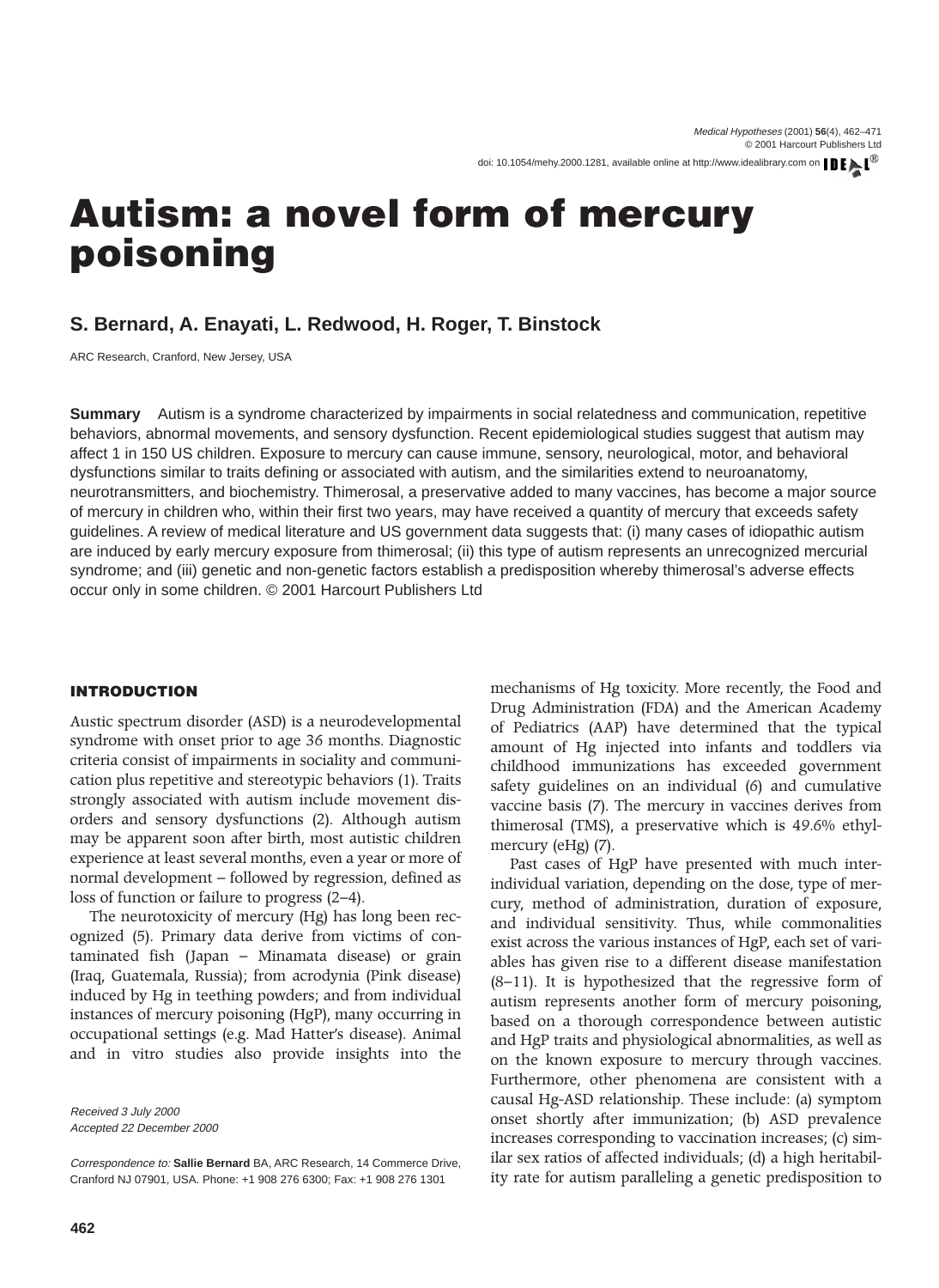Hg sensitivity at low doses; and (e) parental reports of autistic children with elevated Hg.

# TRAIT COMPARISON

ASD manifests a constellation of symptoms with much inter-individual variation [\(3,4\).](#page-5-6) A comparison of traits defining, nearly universal to, or commonly found in autism with those known to arise from mercury poisoning is given in [Table 1.](#page-1-0) The characteristics defining or strongly associated with autism are also more fully described.

Autism has been conceived primarily as a psychiatric condition; and two of its three diagnostic criteria are based upon the observable traits of: (a) impairments in sociality, most commonly social withdrawal or aloofness; and (b) a variety of perseverative or stereotypic behaviors and the need for sameness, which strongly resemble obsessive–compulsive tendencies. Differential diagnosis may include childhood schizophrenia, depression, obsessive–compulsive disorder (OCD), anxiety disorder, and other neuroses. Related behaviors commonly found in ASD individuals are irrational fears, poor eye contact, aggressive behaviors, temper tantrums, irritability, and inexplicable changes in mood [\(1,2](#page-5-7)[,12–17\).](#page-5-8) Mercury poisoning, when undetected, is often initially diagnosed as a psychiatric disorder [\(18\).](#page-5-9) Commonly occurring symptoms include: (a) 'extreme shyness', indifference to others, active avoidance of others, or 'a desire to be alone'; (b) depression, 'lack of interest' and 'mental confusion'; (c) irritability, aggression, and tantrums in children and adults; (d) anxiety and fearfulness; and (e) emotional

<span id="page-1-0"></span>Table 1 Summary comparison of traits of autism and mercury poisoning (ASD references in bold; HgP references in italics)

Social deficits, shyness, social withdrawal (**1,2,130,131**; 21,31,45,53,132)

Repetitive, perseverative, stereotypic behaviors; obsessive-compulsive tendencies (**1,2,43,48,133**; 20,33–35,132)

Depression/depressive traits, mood swings, flat affect; impaired face recognition (**14,15,17,103,134,135**; 19,21,24,26,31)

Anxiety; schizoid tendencies; irrational fears (**2,15,16**; 21,27,29,31)

Irritability, aggression, temper tantrums (**12,13,43**; 18,21,22,25)

Lacks eye contact; impaired visual fixation (HgP)/problems in joint attention (ASD) (**3,36,136,137**; 18,19,34)

Speech and language deficits

Loss of speech, delayed language, failure to develop speech (**1–3,138,139**; 11,23,24,27,30,37)

Dysarthria; articulation problems (**3**; 21,25,27,39)

Speech comprehension deficits (**3,4,140**; 9,25,34,38)

Verbalizing and word retrieval problems (HgP); echolalia, word use and pragmatic errors (ASD) (**1,3,36**; 21,27,70)

Sensory abnormalities

Abnormal sensation in mouth and extremities (**2,49**; 25,28,34,39)

Sound sensitivity; mild to profound hearing loss (**2,47,48**; 19,23–25,39,40)

Abnormal touch sensations; touch aversion (**2,49**; 23,24,45,53)

Over-sensitivity to light; blurred vision (**2,50,51**; 18,23,31,34,45)

#### Motor disorders

Flapping, myoclonal jerks, choreiform movements, circling, rocking, toe walking, unusual postures (**2,3,43,44**; 11,19,27,30,31,34,39) Deficits in eye-hand coordination; limb apraxia; intention tremors (HgP)/problems with intentional movement or imitation (ASD) (**2,3,36,181**; 25,29,32,38,70,87)

Abnormal gait and posture, clumsiness and incoordination; difficulties sitting, lying, crawling, and walking; problem on one side of body (**4,41,42,123**; 18,25,31,34,39,45)

#### Cognitive impairments

Borderline intelligence, mental retardation – some cases reversible (**2,3,151,152**; 19,25,31,39,70)

- Poor concentration, attention, response inhibition (HgP)/shifting attention (ASD) (**4,36,153**; 21,25,31,38,141)
- Uneven performance on IQ subtests; verbal IQ higher than performance IQ (**3,4,36**; 31,38)

Poor short term, verbal, and auditory memory (**36,140**; 21,29,31,35,38,87,141)

Poor visual and perceptual motor skills; impairment in simple reaction time (HgP)/lower performance on timed tests (ASD) (**4,140,181**; 21,29,142)

Deficits in understanding abstract ideas & symbolism; degeneration of higher mental powers (HgP)/sequencing, planning & organizing (ASD); difficulty carrying out complex commands (**3,4,36,153**; 9,18,37,57,142)

Unusual behaviors

Self injurious behavior, e.g. head banging (**3,154**; 11,18,53)

ADHD traits (**2,36,155**; 35,70)

Agitation, unprovoked crying, grimacing, staring spells (**3,154**; 11,23,37,88) Sleep difficulties (**2,156,157**; 11,22,31)

Physical disturbances

Hyper- or hypotonia; abnormal reflexes; decreased muscle strength, especially upper body; incontinence; problems chewing, swallowing (**3,42,145,181**; 19,27,31,32,39)

Rashes, dermatitis, eczema, itching (**107,146**; 22,26,143)

Diarrhea; abdominal pain/discomfort, constipation, "colitis" (**107,147–149**; 18,23,26,27,31,32) Anorexia; nausea (HgP)/vomiting (ASD); poor appetite (HgP)/restricted diet (ASD) (**2,123**; 18,22) Lesions of ileum and colon; increased gut permeability (**147,150**; 57,144)

Psychiatric disturbances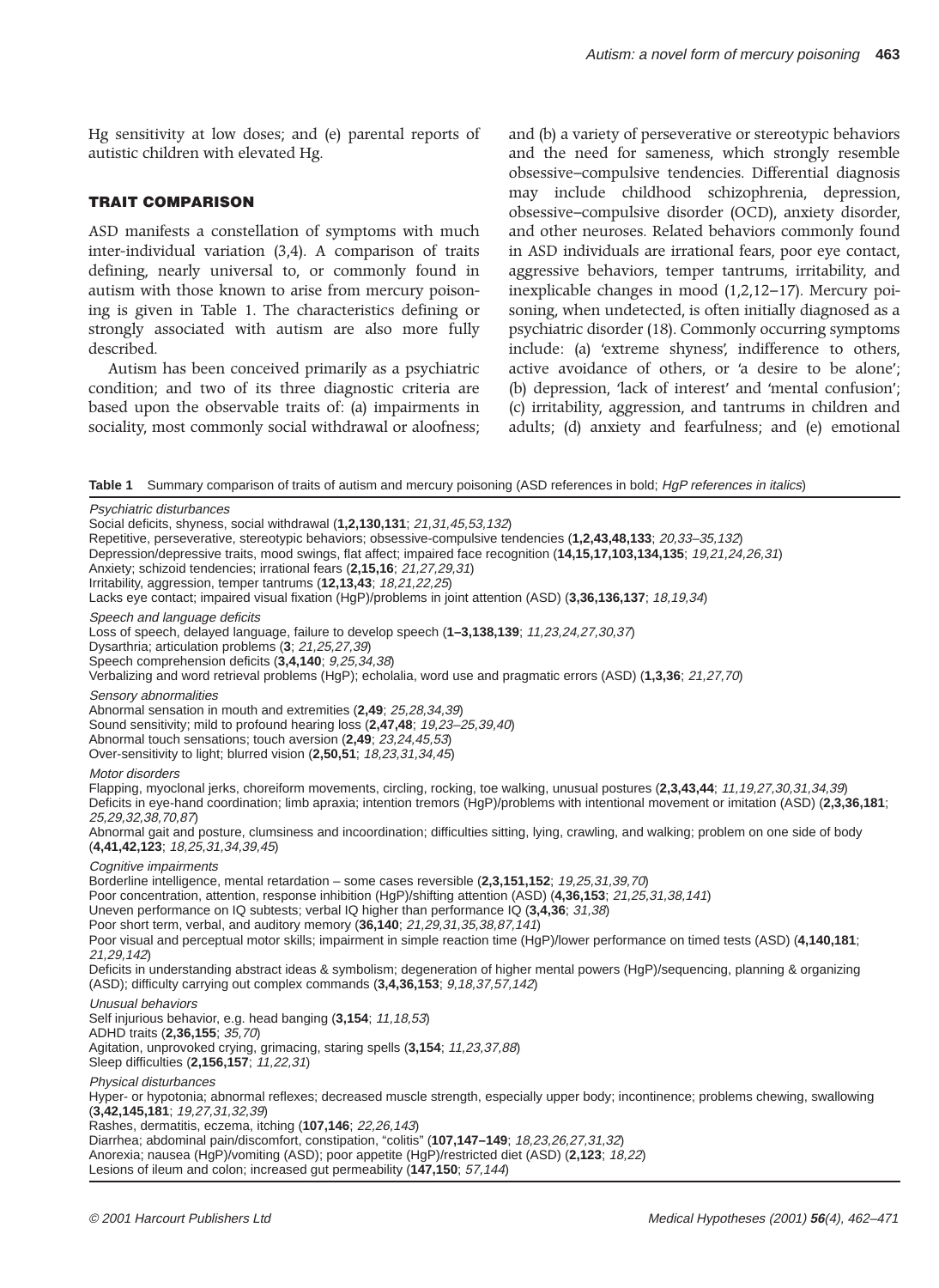lability. Neuroses, including schizoid and obsessive– compulsive traits, problems in inhibition of perservation, and stereotyped behaviors, have been reported in a number of cases; and lack of eye contact was observed in one 12-year-old girl with mercury vapor poisoning [\(18–35\).](#page-5-9) 

The third diagnostic criterion for ASD is impairment in communication [\(1\).](#page-5-10) Historically, about half of those with classic autism failed to develop meaningful speech [\(2\),](#page-5-11) and articulation difficulties are common [\(3\).](#page-5-12) Higher functioning individuals may have language fluency but still show semantic and pragmatic errors [\(3](#page-5-12)[,36\).](#page-6-0) In many cases of ASD, verbal IQ is lower than performance IQ [\(3\).](#page-5-13) Similarly, mercury-exposed children and adults show a marked difficulty with speech [\(9,](#page-5-14)[19,](#page-6-1)[37\)](#page-6-2). In milder cases, scores on language tests may be lower than those of unexposed controls [\(31](#page-6-3)[,38\)](#page-6-2). Iraqi children who were postnatally poisoned developed articulation problems, from slow, slurred word production to an inability to generate meaningful speech; while Iraqi babies exposed prenatally either failed to develop language or presented with severe language deficits in childhood ([23](#page-6-4)[,24,](#page-6-5)[39\)](#page-6-2). Workers with Mad Hatter's disease had word retrieval and articulation difficulties [\(21\).](#page-6-6) 

Nearly all cases of ASD and HgP involve disorders of physical movement [\(2,](#page-5-15)[30,](#page-6-7)[40\).](#page-6-8) Clumsiness or lack of coordination has been described in many higher functioning ASD individuals [\(41\).](#page-6-9) Infants and toddlers later diagnosed with autism may fail to crawl properly or may fall over while sitting or standing; and the movement disturbances typically occur on the right side of the body [\(42\).](#page-6-10) Problems with intentional movement and imitation are common in ASD, as are a variety of unusual stereotypic behaviors such as toe walking, rocking, abnormal postures, choreiform movements, spinning; and hand flapping [\(2,3,](#page-5-16)[43,44\).](#page-6-11) Noteworthy because of similarities to autism are reports in Hg literature of: (a) children in Iraq and Japan who were unable to stand, sit, or crawl [\(34,](#page-6-12)[39\);](#page-6-13) (b) Minamata disease patients whose movement disturbances were localized to one side of the body, and a girl exposed to Hg vapor who tended to fall to the right [\(18,](#page-5-17)[34\);](#page-6-16) (c) flapping motions in an infant poisoned from contaminated pork [\(37\)](#page-6-17) and in a man injected with thimerosal [\(27\);](#page-6-15) (d) choreiform movements in mercury vapor intoxication [\(19\);](#page-6-14) (e) toe walking in a moderately poisoned Minamata child [\(34\);](#page-6-16) (f) poor coordination and clumsiness among victims of acrodynia [\(45\);](#page-6-19) (g) rocking among infants with acrodynia [\(11\);](#page-5-18) and (h) unusual postures observed in both acrodynia and mercury vapor poisoning [\(11,](#page-5-18)[31\).](#page-6-18) The presence of flapping motions in both diseases is of interest because it is such an unusual behavior that it has been recommended as a diagnostic marker for autism [\(46\).](#page-6-20)

Virtually all ASD subjects show a variety of sensory abnormalities [\(2\).](#page-5-19) Auditory deficits are present in a minority of individuals and can range from mild to profound hearing loss [\(2,](#page-5-20)[47\).](#page-6-22) Over- or under-reaction to sound is nearly universal [\(2,](#page-5-20)[48\),](#page-6-21) and deficits in language comprehension are often present [\(3\).](#page-5-21) Pain sensitivity or insensitivity is common, as is a general aversion to touch; abnormal sensation in the extremities and mouth may also be present and has been detected even in toddlers under 12 months old [\(2,](#page-5-20)[49\).](#page-6-23) There may be a variety of visual disturbances, including sensitivity to light [\(2,](#page-5-20)[50,51,52\).](#page-6-24) As in autism, sensory issues are reported in virtually all instances of Hg toxicity [\(40\).](#page-6-25) HgP can lead to mild to profound hearing loss [\(40\);](#page-6-25) speech discrimination is especially impaired [\(9,](#page-5-22)[34,\).](#page-6-26) Iraqi babies exposed prenatally showed exaggerated reaction to noise [\(23\),](#page-6-27) while in acrodynia, patients reported noise sensitivity [\(45\).](#page-6-28) Abnormal sensation in the extremities and mouth is the most common sensory disturbance [\(25,](#page-6-29)[28\).](#page-6-30) Acrodynia sufferers and prenatally exposed Iraqi babies exhibited excessive pain when bumping limbs and an aversion to touch [\(23,24,](#page-6-31)[45,](#page-6-19)[53\).](#page-6-32) A range of visual problems has been reported, including photophobia [\(18,](#page-5-9)[23,](#page-6-33)[34\).](#page-6-34) 

# COMPARISON OF BIOLOGICAL ABNORMALITIES

The biological abnormalities commonly found in autism are listed in [Table 2,](#page-3-0) along with the corresponding pathologies arising from mercury exposure. Especially noteworthy similarities are described.

Autism is a neurodevelopmental disorder which has been characterized as 'a disorder of neuronal organization, that is, the development of the dentritic tree, synaptogenesis, and the development of the complex connectivity within and between brain regions' [\(54\).](#page-6-35) Depressed expression of neural cell adhesion molecules (NCAMs), which are critical during brain development for proper synaptic structuring, has been found in one study of autism [\(55\).](#page-6-36) Organic mercury, which readily crosses the blood–brain barrier, preferentially targets nerve cells and nerve fibers [\(56\);](#page-6-37) primates accumulate the highest Hg-levels in the brain relative to other organs [\(40\).](#page-6-17) Furthermore, although most cells respond to mercurial injury by modulating levels of glutathione (GSH), metallothionein, hemoxygenase, and other stress proteins, neurons tend to be 'markedly deficient in these responses' and thus are less able to remove Hg and more prone to Hg-induced injury [\(56\).](#page-6-37) In the developing brain, mercury interferes with neuronal migration, depresses cell division, disrupts microtubule function, and reduces NCAMs [\(28,](#page-6-38)[57–59\).](#page-6-39)

While damage has been observed in a number of brain areas in autism, many nuclei and functions are spared [\(36\).](#page-6-40) HgP's damage is similarly selective [\(40\).](#page-6-13) Numerous studies link autism with neuronal atypicalities within the amygdala, hippocampi, basal ganglia, the Purkinje and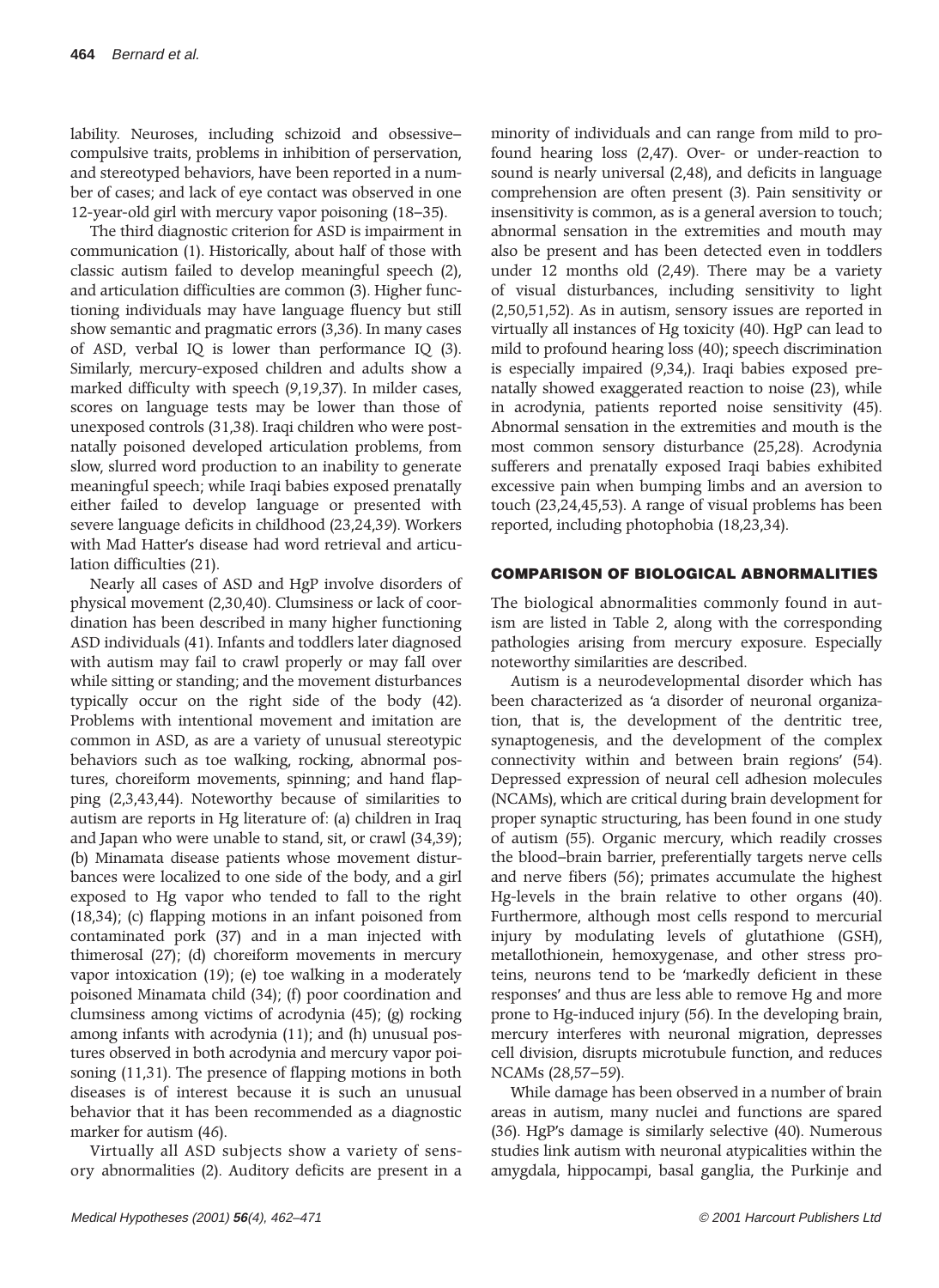|  |  |  | Table 2 Summary comparison of biological abnormalities in autism and mercury exposure |
|--|--|--|---------------------------------------------------------------------------------------|
|  |  |  |                                                                                       |

<span id="page-3-0"></span>

| Mercury exposure                                                                                                                                                                                                               | Autism                                                                                                                                                                     |  |  |
|--------------------------------------------------------------------------------------------------------------------------------------------------------------------------------------------------------------------------------|----------------------------------------------------------------------------------------------------------------------------------------------------------------------------|--|--|
| Biochemistry                                                                                                                                                                                                                   |                                                                                                                                                                            |  |  |
| Binds -SH groups; blocks sulfate transporter in<br>intestines, kidneys (40,93)                                                                                                                                                 | Low sulfate levels (91,92)                                                                                                                                                 |  |  |
| Reduces glutathione availability; inhibits enzymes of glutathione<br>metabolism; glutathione needed in neurons, cells, and liver to<br>detoxify heavy metals; reduces glutathione peroxidase and<br>reductase (97,100,161,162) | Low levels of glutathione; decreased ability of liver to detoxify<br>xenobiotics; abnormal glutathione peroxidase activity in erythrocytes<br>(91, 94, 95)                 |  |  |
| Disrupts purine and pyrimidine metabolism (10,97,158,159)                                                                                                                                                                      | Purine and pyrimidine metabolism errors lead to autistic features<br>(2,101,102)                                                                                           |  |  |
| Disrupts mitochondrial activities, especially in brain (160,163,164)                                                                                                                                                           | Mitochondrial dysfunction, especially in brain (76,172)                                                                                                                    |  |  |
| Immune system                                                                                                                                                                                                                  |                                                                                                                                                                            |  |  |
| Sensitive individuals more likely to have allergies, asthma,<br>autoimmune-like symptoms, especially rheumatoid-like<br>ones (8,11,18,24,28,31,111,113)                                                                        | More likely to have allergies and asthma; familial presence of<br>autoimmune diseases, especially rheumatoid arthritis; IgA<br>deficiencies (103,106-109,115)              |  |  |
| Can produce an immune response in CNS; causes brain/MBP<br>autoantibodies (18,111,165)                                                                                                                                         | On-going immune response in CNS; brain/MBP autoantibodies<br>present (104,105,109,110)                                                                                     |  |  |
| Causes overproduction of Th2 subset; kills/inhibits lymphocytes,<br>T-cells, and monocytes; decreases NK T-cell activity; induces or<br>suppresses IFNg & IL-2 (100,112,117-120,166)                                           | Skewed immune-cell subset in the Th2 direction; decreased<br>responses to T-cell mitogens; reduced NK T-cell function; increased<br>IFNg & IL-12 (103,108,114-116,173,174) |  |  |
| <b>CNS</b> structure<br>Selectively targets brain areas unable to detoxify or reduce<br>Hg-induced oxidative stress (40,56,161)                                                                                                | Specific areas of brain pathology; many functions spared (36)                                                                                                              |  |  |
| Accummulates in amygdala, hippocampus, basal ganglia, cerebral<br>cortex; damages Purkinje and granule cells in cerebellum; brain<br>stem defects in some cases (10,34,40,70-73)                                               | Pathology in amygdala, hippocampus, basal ganglia, cerebral<br>cortex; damage to Purkinje and granule cells in cerebellum; brain<br>stem defects in some cases (36,60-69)  |  |  |
| Causes abnormal neuronal cytoarchitecture; disrupts neuronal<br>migration, microtubules, and cell division; reduces NCAMs<br>$(10, 28, 57 - 59, 161)$                                                                          | Neuronal disorganization; increased neuronal cell replication,<br>increased glial cells; depressed expression of NCAMs (4,54,55)                                           |  |  |
| Progressive microcephaly (24)                                                                                                                                                                                                  | Progressive microcephaly and macrocephaly (175)                                                                                                                            |  |  |
| Neuro-chemistry<br>Prevents presynaptic serotonin release and inhibits serotonin                                                                                                                                               | Decreased serotonin synthesis in children; abnormal calcium                                                                                                                |  |  |
| transport; causes calcium disruptions (78,79,163,167,168)<br>Alters dopamine systems; peroxidine deficiency in rats resembles                                                                                                  | metabolism (76,77,103,179)<br>Either high or low dopamine levels; positive response to peroxidine,                                                                         |  |  |
| mercurialism in humans (8,80)                                                                                                                                                                                                  | which lowers dopamine levels (2,177,178)                                                                                                                                   |  |  |
| Elevates epinephrine and norepinephrine levels by blocking enzyme<br>that degrades epinephrine (81,160)                                                                                                                        | Elevated norepinephrine and epinephrine (2)                                                                                                                                |  |  |
| Elevates glutamate (21,171)                                                                                                                                                                                                    | Elevated glutamate and asparate (82,176)                                                                                                                                   |  |  |
| Leads to cortical acetylcholine deficiency; increases muscarinic<br>receptor density in hippocampus and cerebellum (57,170)                                                                                                    | Cortical acetylcholine deficiency; reduced muscarinic receptor<br>binding in hippocampus (83)                                                                              |  |  |
| Causes demyelinating neuropathy (22,169)                                                                                                                                                                                       | Demyelination in brain (105)                                                                                                                                               |  |  |
| Neurophysiology<br>Causes abnormal EEGs, epileptiform activity, variable patterns,<br>e.g., subtle, low amplitude seizure activities (27,31,34,86-89)                                                                          | Abnormal EEGs, epileptiform activity, variable patterns, including<br>subtle, low amplitude seizure activities (2,4,84,85)                                                 |  |  |
| Causes abnormal vestibular nystagmus responses; loss of sense of<br>position in space (9,19,34,70)                                                                                                                             | Abnormal vestibular nystagmus responses; loss of sense of position<br>in space (27,180)                                                                                    |  |  |
| Results in autonomic disturbance: excessive sweating, poor<br>circulation, elevated heart rate (11,18,31,45)                                                                                                                   | Autonomic disturbance: unusual sweating, poor circulation, elevated<br>heart rate (17,180)                                                                                 |  |  |

granule cells of the cerebellum, brainstem, basal ganglia, and cerebral cortex [\(36,](#page-6-41)[60–69\).](#page-6-42) Each of these areas can be affected by HgP [\(10,](#page-5-23)[34,](#page-6-43)[40,](#page-6-9)[70–73\).](#page-7-0) Migration of Hg, including eHg, into the amygdala is particularly noteworthy, because in primates this brain region has neurons specific for eye contact [\(74\)](#page-7-1) and it is implicated in autism and in social behaviors [\(65,66](#page-7-2)[,75\).](#page-7-3)

Autistic brains show neurotransmitter irregularities which are virtually identical to those arising from Hg exposure: both high or low serotonin and dopamine, depending on the subjects studied; elevated epinephrine and norepinephrine in plasma and brain; elevated glutamate; and acetylcholine deficiency in hippocampus [\(2](#page-5-20)[,21](#page-6-44)[,76–83\).](#page-7-4) 

Gillberg and Coleman [\(2\)](#page-5-20) estimate that 35–45% of autistics eventually develop epilepsy. A recent MEG study reported epileptiform activity in 82% of 50 regressive autistic children; in another study, half the autistic children expressed abnormal EEG activity during sleep [\(84\).](#page-7-5) Autistic EEG abnormalities tend to be non-specific and have a variety of patterns [\(85\).](#page-7-6) Unusual epileptiform activity has been found in a number of mercury poisoning cases [\(18,](#page-5-24)[27,](#page-6-45)[34,](#page-6-46)[86–88\).](#page-7-7) Early mHg exposure enhances tendencies toward epileptiform activity with a reduced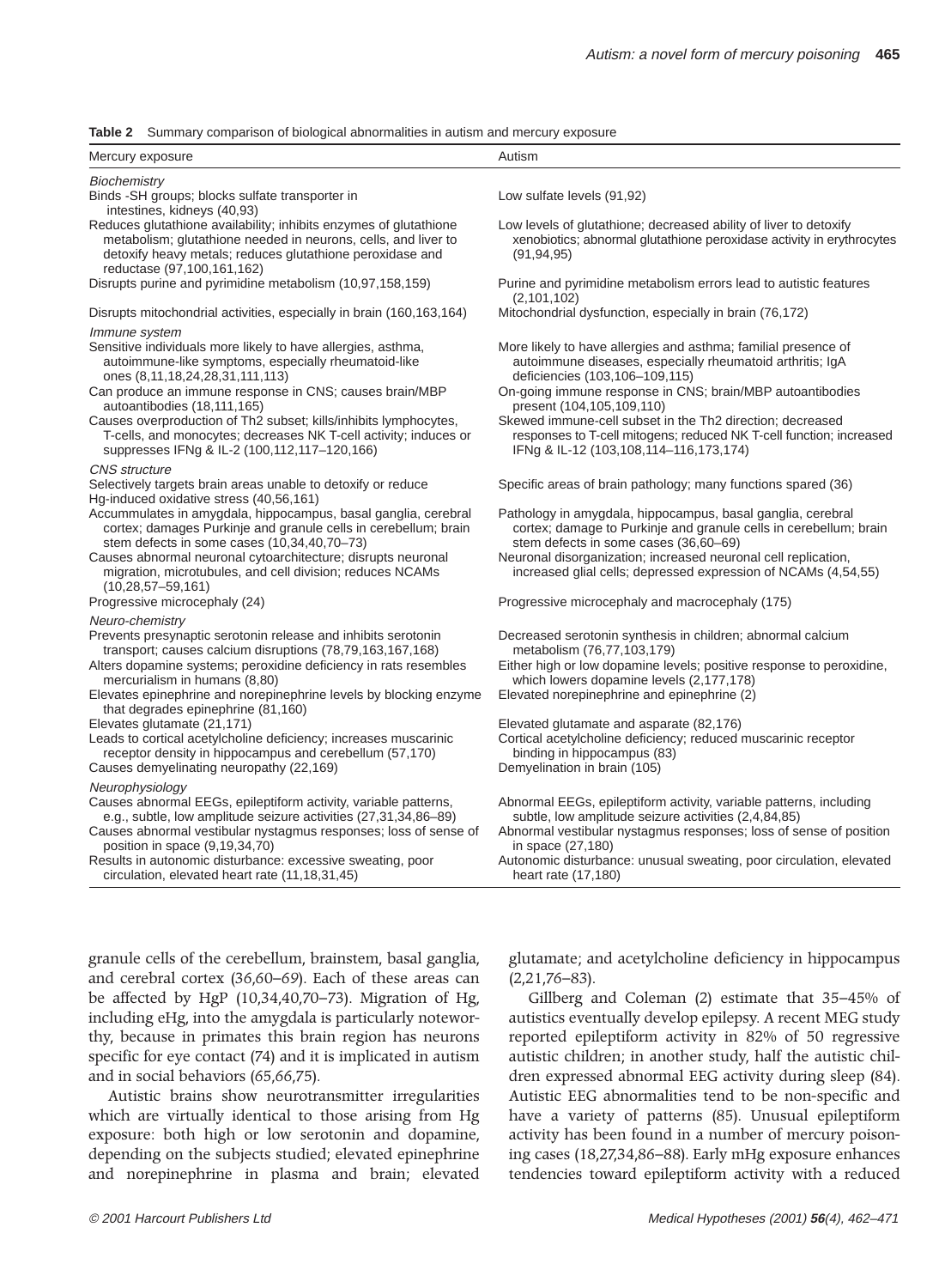level of seizure-discharge amplitude [\(89\),](#page-7-8) a finding consistent with the subtlety of seizures in many autism spectrum children [\(84,85\).](#page-7-9) The fact that Hg increases extracellular glutamate would also contribute to epileptiform activity [\(90\).](#page-7-10) 

Some autistic children show a low capacity to oxidize sulfur compounds and low levels of sulfate [\(91,92\).](#page-7-11) These findings may be linked with HgP because: (a) Hg preferentially binds to sulfhydryl molecules (-SH) such as cysteine and GSH, thereby impairing various cellular functions [\(40\);](#page-6-8) and (b) mercury can irreversibly block the sulfate transporter NaSi cotransporter NaSi-1, present in kidneys and intestines, thus reducing sulfate absorption [\(93\).](#page-7-12) Besides low sulfate, many autistics have low GSH levels, abnormal GSH-peroxidase activity within erythrocytes, and decreased hepatic ability to detoxify xenobiotics [\(91,](#page-7-13)[94,95\).](#page-7-14) GSH participates in cellular detoxification of heavy metals (96); hepatic GSH is a primary substrate for organic-Hg clearance from the human [\(40\);](#page-6-9) and intraneuronal GSH participates in various protective responses against Hg in the CNS [\(56\).](#page-6-47) By preferentially binding with GSH, preventing absorption of sulfate, or inhibiting the enzymes of glutathione metabolism [\(97\),](#page-7-15) Hg might diminish GSH bioavailability. Low GSH can also derive from chronic infection [\(98,99\),](#page-7-16) which would be more likely in the presence of immune impairments arising from mercury [\(100\).](#page-7-17) Furthermore, mercury disrupts purine and pyrimidine metabolism [\(97,](#page-7-15)[10\)](#page-5-25). Altered purine or pyrimidine metabolism can induce autistic features and classical autism [\(2,](#page-5-19)[101,102\),](#page-7-18) suggesting another mechanism by which Hg can contribute to autistic traits.

Autistics are more likely to have allergies, asthma, selective IgA deficiency (sIgAd), enhanced expression of HLA-DR antigen, and an absence of interleukin-2 receptors, as well as familial autoimmunity and a variety of autoimmune phenomena. These include elevated serum IgG and ANA titers, IgM and IgG brain antibodies, and myelin basic protein (MBP) antibodies (103–110). Similarly, atypical responses to Hg have been ascribed to allergic or autoimmune reactions [\(8\),](#page-5-26) and genetic predisposition to such reactions may explain why Hg sensitivity varies so widely by individual [\(88,](#page-7-19)[111\).](#page-8-1) Children who developed acrodynia were more li[kely to hav](#page-8-0)e asthma and other allergies [\(11\);](#page-5-27) IgG brain autoantibodies, MBP, and ANA have been found in HgP subjects [\(18,](#page-5-9)[111,112\);](#page-8-1) and mice genetically prone to develop autoimmune diseases 'are highly susceptible to mercury-induced immunopathological alterations' even at the lowest doses [\(113\).](#page-8-2) Additionally, many autistics have reduced natural killer cell (NK) function, as well as immune-cell subsets shifted in a Th2 direction and increased urine neopterin levels, indicating immune system activiation [\(103,](#page-8-0)[114–116\).](#page-8-3) Depending upon genetic predisposition, Hg can induce

immune activation, an expansion of Th2 subsets, and decreased NK activity [\(117–120\).](#page-8-4)

# POPULATION CHARACTERISTICS

In most affected children, autistic symptoms emerge gradually, although there are cases of sudden onset [\(3\).](#page-5-28) The earliest abnormalities have been detected in 4-month-olds and consist of subtle movement disturbances; subtle motor-sensory disturbances have been observed in 9-month-olds [\(49\).](#page-6-48) More overt speech and hearing difficulties become noticeable to parents and pediatricians between 12 and 18 months [\(2\).](#page-5-29) TMS vaccines have been given in repeated intervals starting from infancy and continuing until 12 to 18 months. While HgP symptoms, may arise suddenly in especially sensitive individuals [\(11\),](#page-5-30) usually there is a preclinical 'silent stage' in which subtle neurological changes are occuring [\(121\)](#page-8-5) and then a gradual emergence of symptoms. The first symptoms are typically sensory-and motor-related, which are followed by speech and hearing deficits, and finally the full array of HgP characteristics [\(40\).](#page-6-17) Thus, both the timing and nature of symptom emergence in ASD are fully consistent with a vaccinal Hg etiology. This parallel is reinforced by parental reports of excessive amounts of mercury in urine or hair from younger autistic children, as well as some improvement in symptoms with standard chelation therapy [\(122\).](#page-8-5)

The discovery and rise in prevalence of ASD mirrors the introduction and spread of TMS in vaccines. Autism was first described in 1943 among children born in the 1930s [\(123\).](#page-8-5) Thimerosal was first introduced into vaccines in the 1930s [\(7\).](#page-5-31) In studies conducted prior to 1970, autism prevalence was estimated, at 1 in 2000; in studies from 1970 to 1990 it averaged 1 in 1000 [\(124\).](#page-8-6) This was a period of increased vaccination rates of the TMScontaining DPT vaccines among children in the developed world. In the early 1990s, the prevalence of autism was found to be 1 in 500 [\(125\),](#page-8-7) and in 2000 the CDC found 1 in 150 children affected in one community, which was consistent with reports from other areas in the country [\(126\).](#page-8-8) In the late 1980s and early 1990s, two new TMS vaccines, the HIB and Hepatitis B, were added to the recommended schedule [\(7\).](#page-5-31)

Nearly all US children are immunized, yet only a small proportion develop autism. A pertinent characteristic of mercury is the great variability in its effects by individual, so that at the same exposure level, some will be affected severely while others will be asymptomatic [\(9,](#page-5-32)[11,](#page-5-33)[28\).](#page-6-49) An example is acrodynia, which arose in the early 20<sup>th</sup> century from mercury in teething powders and afflicted only 1 in 500–1000 children given the same low dose [\(28\).](#page-6-49) Studies in mice as well as humans indicate that susceptibility to Hg effects arises from genetic status, in some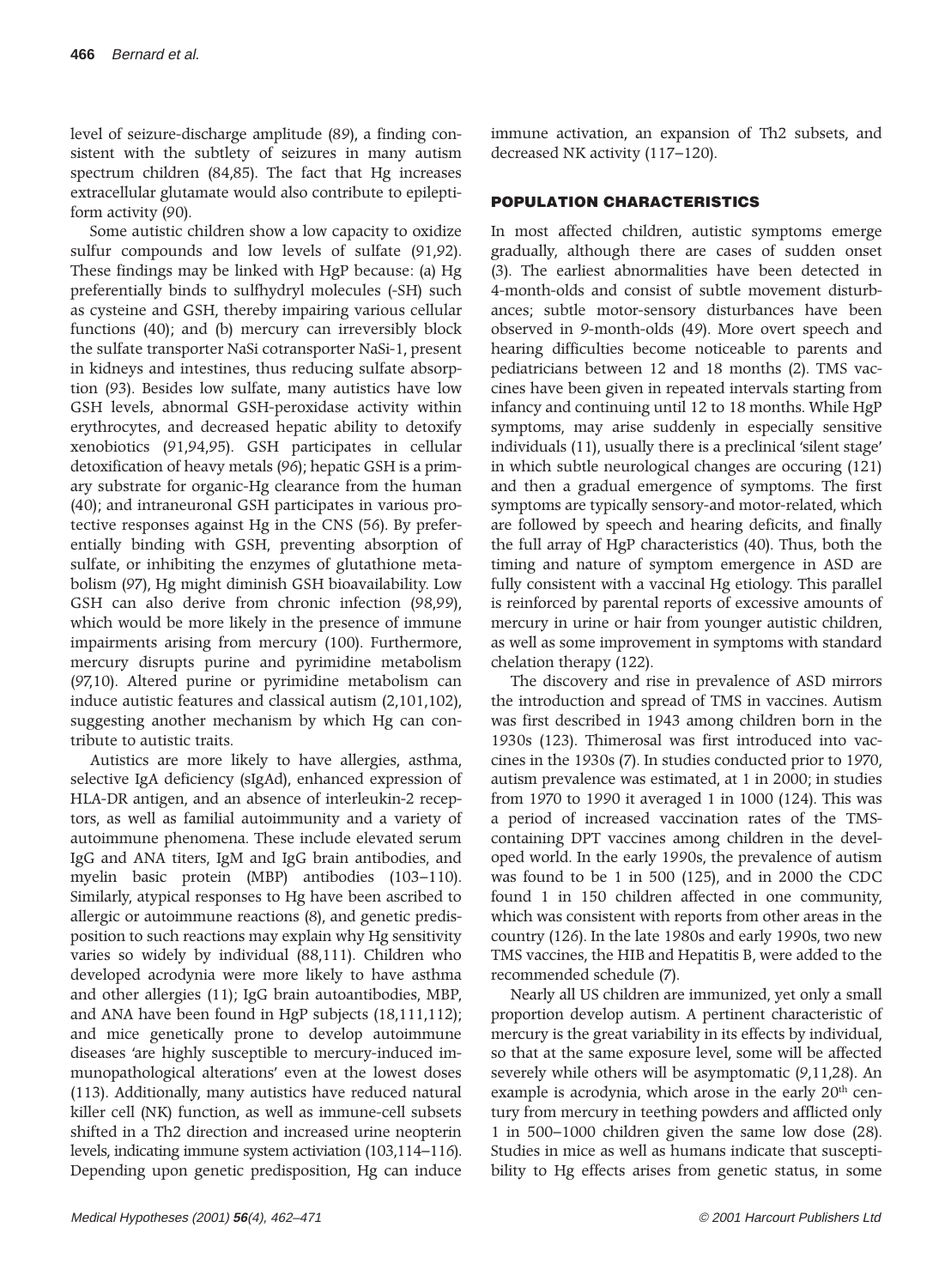cases including a propensity to autoimmune disorders [\(113](#page-8-9)[,34,](#page-6-50)[40\).](#page-6-13) ASD exhibits a strong genetic component, with high concordance in monozygotic twins and a higher than expected incidence among siblings [\(4\);](#page-5-34) autism is also more prevalent in families with autoimmune disorders [\(106\).](#page-8-10) 

Additionally, autism is more prevalent among boys than girls, with the ratio estimated at 4:1 [\(2\).](#page-5-35) Mercury studies in mice and humans consistently report greater effects on males than females, except for kidney damage [\(57\).](#page-6-51) At high doses, both sexes are affected equally; at low doses only males are affected [\(38,](#page-6-25)[40,](#page-6-9)[127\).](#page-8-11) 

# **DISCUSSION**

We have shown that every major characteristic of autism has been exhibited in at least several cases of documented mercury poisoning. Recently, the FDA and AAP have revealed that the amount of mercury given to infants from vaccinations has exceeded safety levels. The timing of mercury administration via vaccines coincides with the onset of autistic symptoms. Parental reports of autistic children with measurable mercury levels in hair and urine indicate a history of mercury exposure. Thus the standard primary criteria for a diagnosis of mercury poisoning – observable symptoms, known exposure at the time of symptom onset, and detectable levels in biologic samples [\(11](#page-5-36)[,31\)](#page-6-52) – have been met in autism. As such, mercury toxicity may be a significant etiological factor in at least some cases of regressive autism. Further, each known form of HgP in the past has resulted in a unique variation of mercurialism – e.g. Minamata disease, acrodynia, Mad Hatter's disease – none of which has been autism, suggesting that the Hg source which may be involved in ASD has not yet been characterized; given that most infants receive eHg via vaccines, and given that the effect on infants of eHg in vaccines has never been studied [\(129\),](#page-8-12) vaccinal thimerosal should be considered a probable source. It is also possible that vaccinal eHg may be additive to a prenatal mercury load derived from maternal amalgams, immune globulin injections, or fish consumption, and environmental sources.

#### CONCLUSION

The history of acrodynia illustrates that a severe disorder, afflicting a small but significant percentage of children, can arise from a seemingly benign application of low doses of mercury. This review establishes the likelihood that Hg may likewise be etiologically significant in ASD, with the Hg derived from thimerosal in vaccines rather than teething powders. Due to the extensive parallels between autism and HgP, the likelihood of a causal relationship is great. Given this possibility, TMS should be

removed from all childhood vaccines, and the mechanisms of Hg toxicity in autism should be thoroughly investigated. With perhaps 1 in 150 children now diagnosed with ASD, development of HgP-related treatments, such as chelation, would prove beneficial for this large and seemingly growing population.

#### REFERENCES

- <span id="page-5-10"></span><span id="page-5-7"></span><span id="page-5-0"></span>1. American Psychiatric Association. Diagnostic and Statistical Manual of Mental Disorders, 4th edn. Washington DC.: American Psychiatric Association, 1994.
- <span id="page-5-35"></span><span id="page-5-29"></span><span id="page-5-20"></span><span id="page-5-19"></span><span id="page-5-16"></span><span id="page-5-15"></span><span id="page-5-11"></span><span id="page-5-1"></span>2. Gillberg C., Coleman M. The Biology of the Autistic Syndromes, 2nd edn. London: Mac Keith Press, 1992.
- <span id="page-5-28"></span><span id="page-5-21"></span><span id="page-5-12"></span><span id="page-5-6"></span>3. Filipek P., Accardo P., Baranek G. et al. The screening and diagnosis of autistic spectrum disorders. *J Autism Dev Disord* 1999; **29**(6): 439–484.
- <span id="page-5-34"></span>4. Bailey A., Phillips W., Rutter M. Autism: towards an integration of clinical, genetic, neuro-psychological, and neurobiological perspectives. *J Child Psychol Psychiatry* 1996; **37**(1): 89–126.
- <span id="page-5-2"></span>5. Suzuki T., Takemoto T. I., Kashiwazaki H., Miyama T. Metabolic fate of ethylmercury salts in man and animal. In: Miller M. W., Clarkson T. W., (eds) Mercury, Mercurials, and Mercaptans. Springfield: Charles C. Thomas, 1973: 209–233.
- <span id="page-5-3"></span>6. Halsey N. A. Perspective on the use of thimerosal-containing vaccines. Presentation at the National Vaccine Advisory Committee Workshop on Thimerosal and Vaccines, August 11–12, 1999. Institute of Vaccine Safety website; www.vaccinesafety.edu.
- <span id="page-5-31"></span><span id="page-5-4"></span>7. Egan, W. M. Thimerosal in Vaccines. Presentation to the FDA, September 14, 1999.
- <span id="page-5-26"></span><span id="page-5-5"></span>8. Gosselin R. E., Smith R. P., Hodge H. C. Mercury. Clinical Toxicology of Commercial Products, Section III, Therapeutic Index, 5th edn. Baltimore: Williams & Wilkins, 1984: 262–271.
- <span id="page-5-32"></span><span id="page-5-22"></span><span id="page-5-14"></span>9. Dales L. D. The neurotoxicity of alkyl mercury compounds. *Am J Med* 1972; **53**: 219–232.
- <span id="page-5-25"></span><span id="page-5-23"></span>10. Koos B. J., Longo L. D., Mercury toxicity in the pregnant woman, fetus, and newborn infant. *Am J Obstet Gynecol* 1976; **126**(3): 390–406.
- <span id="page-5-36"></span><span id="page-5-33"></span><span id="page-5-30"></span><span id="page-5-27"></span><span id="page-5-18"></span>11. Warkany J., Hubbard D. H. Acrodynia and mercury. *J Pediatrics* 1953; **42**: 365–386.
- <span id="page-5-8"></span>12. McDougle C. J., Brodkin E. S., Yeung P. P., Naylor S. T., Cohen D. J., Price L. H. Risperidone in adults with autism or pervasive developmental disorder. *J Child Adolesc Psychopharmacol* 1995; **5**(4): 273–282.
- <span id="page-5-13"></span>13. Jaselskis C., Cook E., Fletcher K., Bennett L. Clonidine treatment of hyperactive and impulsive children with autistic disorder. J Clin Pharmacol 1992.
- 14. Piven J., Palmer P. Psychiatric disorder and the broad autism phenotype: evidence from a family study of multiple-incidence autism families. *Am J Psychiatry* 1999; **156**(4): 557–563.
- <span id="page-5-24"></span><span id="page-5-17"></span><span id="page-5-9"></span>15. Clarke D., Baxter M., Perry D., Prasher V. The diagnosis of affective and psychotic disorders in adults with autism: seven case reports. *Autism* 1999; **3**(2): 149–164.
- 16. Muris P., Steerneman P., Merckelbach H., Holdrinet I., Meesters C. Comorbid anxiety symptoms in children with pervasive developmental disorders. *J Anxiety Disord* 1998; **12**(4): 387–393.
- 17. Wing L., Attwood A. Syndromes of autism and atypical development. In: Handbook of Autism and Pervasive Developmental Disorders, New York: John Wiley & Sons, 1987:  $3 - 19.$
- 18. Fagala G. E., Wigg C. L. Psychiatric manifestions of mercury poisoning. *J Am Acad Child Adolesc Psychiatry* 1992; **31**(2): 306–311.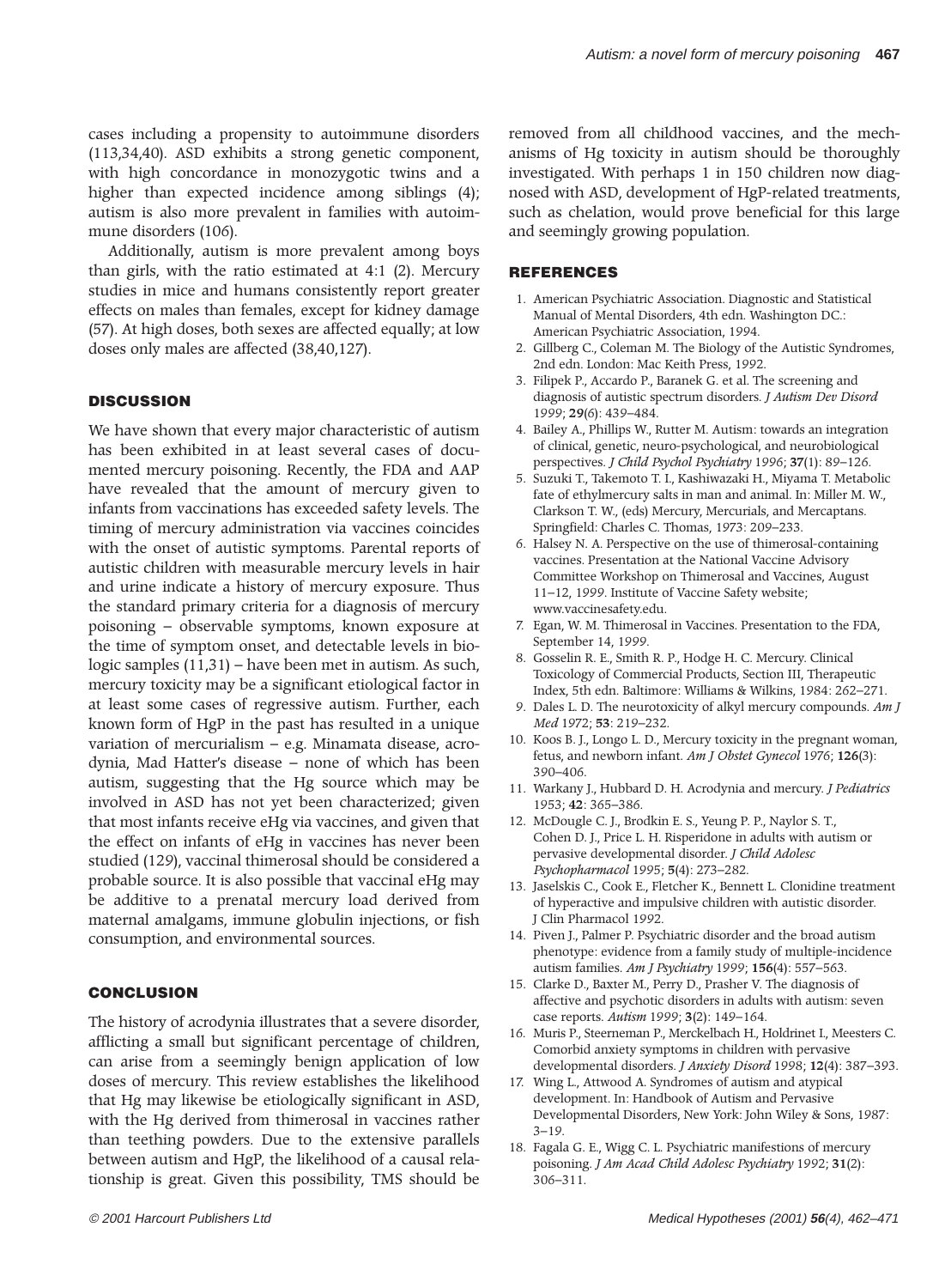- <span id="page-6-14"></span><span id="page-6-1"></span>19. Kark R. A., Poskanzer D. C., Bullock J. D., Boylen G. Mercury poisoning and its treatment with N-acetyl-D., L-penicillamine. *N Engl J Med* 1971; **285**: 10–16.
- 20. White R. F., Feldman R. G., Moss M. B., Proctor S. P. Magnetic resonance imaging (MRI), neurobehavioral testing, and toxic encephalopathy: two cases. *Environ Res* 1993; **61**: 117–123.
- <span id="page-6-44"></span><span id="page-6-6"></span>21. O'Carroll R. E., Masterton G., Dougnall N., Ebmeier K. P. The neuropsychiatric sequelae of mercury poisoning: the Mad Hatters disease revisited. *Br J Psychiatry* 1995; **167**(1): 95–98.
- 22. Florentine M. J., Sanfilippo II D. J. Grand rounds: elemental mercury poisoning. *Clin Pharm* 1991; **10**: 213–221.
- <span id="page-6-33"></span><span id="page-6-31"></span><span id="page-6-27"></span><span id="page-6-4"></span>23. Amin-Zaki, L., Elhassani S., Majeed M. A., Clarkson T. W., Doherty R. A., Greenwood M., Intra-uterine methylmercury poisoning in Iraq. *Pediatrics* 1974; **54**(5): 587–595.
- <span id="page-6-5"></span>24. Amin-Zaki L., Majeed M. A., Elhassani S. B., Clarkson T. W., Greenwood M. R., Doherty R. A., Prenatal methylmercury poisoning. *Am J Disabled Child* 1979; **133**: 172–177.
- <span id="page-6-29"></span>25. Joselow M. M., Louria D. B., Browder A. A., Mercurialism: environmental and occupational aspects. *Ann Intern Med* 1972; **76**: 119–130.
- 26. Smith D. Mental Effects of Mercury Poisoning. Presentation before the Section on Family Practice, Southern Medical Association, 71<sup>st</sup> Annual Scientific Assembly, November 6-9, 1977.
- <span id="page-6-45"></span><span id="page-6-15"></span>27. Lowell J. A., Burgess S., Shenoy S., Curci J. A., Peters M., Howard T. K. Mercury poisoning associated with high-dose hepatitis-B immune globulin administration after liver transplantation for chronic hepatitis B. *Liver Transpl Surg* 1996; **2**(6): 475–478.
- <span id="page-6-49"></span><span id="page-6-38"></span><span id="page-6-30"></span>28. Clarkson, T. The toxicology of mercury. *Crit Rev Clin Lab Sci* 1997; **34**(3): 369–403.
- 29. Camerino D., Cassito M. G., Desideri E., Angotzi G. Behavior of some psychological parameters of a population of a Hg extraction plant. *Clin Toxicol* 1981; **18**(11): 1299–1309.
- <span id="page-6-7"></span>30. Snyder R. D. The involuntary movements of chronic mercury poisoning. *Arch Neurol* 1972; **26**: 379–381.
- <span id="page-6-52"></span><span id="page-6-18"></span><span id="page-6-3"></span>31. Vroom F. Q., Greer M. Mercury vapour intoxication. *Brain* 1972; **95**: 305–318.
- 32. Adams C. R., Ziegler D. K., Lin J. T. Mercury intoxication simulating amyotrophic lateral sclerosis. *JAMA* 1983; **250**: 642–643.
- 33. Cuomo V., Ambrosi L., Annau Z., Cagiano R., Brunello N., Racagni G. Behavioural and neurochemical changes in offspring of rats exposed to methylmercury during gestation. *Neuobehav Toxicol Teratol* 1984; **6**(3): 249–254.
- <span id="page-6-50"></span><span id="page-6-46"></span><span id="page-6-43"></span><span id="page-6-34"></span><span id="page-6-26"></span><span id="page-6-16"></span><span id="page-6-12"></span>34. Tsubaki T., Irukayama K., eds. Minamata Disease. Amsterdam: Elsevier Scientific Publishing 1977.
- 35. Elsner J. Testing strategies in behavioral teratology. III. Microanalysis of behavior. *Neurobehav Toxicol Teratol* 1986; **8**: 573–584.
- <span id="page-6-41"></span><span id="page-6-40"></span><span id="page-6-0"></span>36. Dawson G. Brief report: neuropsychology of autism: a report on the state of the science. *J Autism Dev Disord* 1996; **26**(2): 179–184.
- <span id="page-6-25"></span><span id="page-6-17"></span><span id="page-6-13"></span><span id="page-6-9"></span><span id="page-6-8"></span><span id="page-6-2"></span>37. Pierce P. E., Thompson J. F., MPH, Likosky W. H. MD, Nickey L. N. MD, Barhtel W. F., Hinman A. R. MD, MPH. Alkyl mercury poisoning in humans. *JAMA* 1972; **220**(11): 1439–1442.
- 38. Grandjean P., Weihe P., White R. F., Debes F. Cognitive performance of children prenatally exposed to "safe" levels of methylmercury. *Environ Res* 1998; **77**(2): 165–172.
- 39. Amin-Zaki L., Majeed M. A., Clarkson T. W., Greenwood M. R. Methylmercury poisoning in Iraqi children: clinical observations over two years. *BMJ* 1978; March 1: 613–616.
- 40. Clarkson T. W. Mercury: major issues in environmental health. *Environ Health Perspect* 1992; **100**: 31–38.
- 41. Kugler B. The differentiation between autism and Asperger syndrome. *Autism* 1998; **2**(1): 11–32.
- <span id="page-6-10"></span>42. Teitelbaum P., Teitelbaum O., Nye J., Fryman J., Maurer R. G. Movement analysis in infancy may be useful for early diagnosis of autism. *Proc Natl Acad Sci USA* 1998; **95**: 13982–13987.
- <span id="page-6-11"></span>43. Tsai L. Y. Brief report: comorbid psychiatric disorders of autistic disorder. *J Autism Dev Disord* 1996; **26**(2): 159–164.
- 44. Cesaroni L., Garber M. Exploring the experience of autism through firsthand accounts. *J Autism Dev Disord* 1991; **21**(3): 303–313.
- <span id="page-6-28"></span><span id="page-6-19"></span>45. Farnsworth D. *Pink Disease Survey Results*. Pink Disease Support Group Site, 1997; www.users.bigpond.com/difarnsworth.
- <span id="page-6-20"></span>46. Brasic J. R. Movements in autistic disorder. *Med Hypotheses* 1999; **53**: 48–49.
- <span id="page-6-22"></span>47. Rosenhall U., Nordin V., Sandstrom M., Ahlsen G., Gillberg C. Autism and hearing loss. *J Autism Dev Disord* 1999; **29**(5): 349–358.
- <span id="page-6-21"></span>48. Roux S., Adrien J-L., Bruneau N., Malvy J., Barthelemy C. Behavior profiles within a population of 145 children with autism using the Behaviour Summarized Evaluation scale: influence of developmental age. *Autism* 1998; **2**(4): 345–366.
- <span id="page-6-48"></span><span id="page-6-23"></span>49. Baranek G. Autism during infancy: a retrospective video analysis of sensory-motor and social behaviors and 9–12 months of age. *J Autism Dev Disord* 1999; **29**(3): 213–224.
- <span id="page-6-24"></span>50. ONeill M., Jones R. S. P. Sensory-perceptual abnormalities in autism: a case for more research? *J Autism Dev Disord* 1997; **27**(3): 283–293.
- 51. Sperry V. W. Family and personal section: from the inside out a view of the world as seen by one with Asperger syndrome. *Autism* 1998; **2**(1): 81–86.
- 52. Cass H. Visual impairment and autism: current questions and future research. *Autism* 1998; **2**(2): 117–138.
- <span id="page-6-32"></span>53. Manser N. *Neville's (a Pinkie) Recollection of Pink Disease*. Pink Disease Support Group; www.users.bigpond.com/difarnsworth.
- <span id="page-6-35"></span>54. Minshew N. J. Brief report: brain mechanisms in autism: functional and structural abnormalities. *J Autism Dev Disord* 1996; **26**(2): 205–209.
- <span id="page-6-36"></span>55. Plioplys A. V., Hemmens S. E., Regan C. M. Expression of a neural cell adhesion molecule serum fragment is depressed in autism. *J Neuropsychiatry Clin Neurosci* 1990; **2**(4): 413–417.
- <span id="page-6-47"></span><span id="page-6-37"></span>56. Sarafian T. A., Bredesen D. E., Verity M. A. Cellular resistance to methylmercury. *Neurotoxicology* 1996 Spring Abstract; **17**(1): 27–36.
- <span id="page-6-51"></span><span id="page-6-39"></span>57. Hassett-Sipple B., Swartout J., Schoeny R. Vol. V. Health effects of mercury and mercury compounds. *Mercury Study Report to Congress*. Environmental Protection Agency (EPA), December 1997.
- 58. Pendergrass J. C., Haley B. E., Vimy M. J., Winfield S. A., Lorscheider F. L. Mercury vapor inhalation inhibits binding of GTP to tubulin in rat brain: similarity to a molecular lesion in Alzheimer diseased brain. *Neurotoxicology* 1997; **18**(2): 315–324.
- <span id="page-6-42"></span>59. Dey P. M., Gochfeld M., Reuhl K. R. Developmental methymercury administration alters cerebellar PSA-NCAM expression and Golgi sialyltransferase activity. *Brain Res* 1999; **845**(2): 139–151.
- 60. Courchesne E. et al. More evidence links autism, cerebellar defects. reviewed in *Autism Research Review International* 1994; **8**(2): 1, 7.
- 61. Ritvo E. R., Freeman B. J., Scheibel A. B. et al. Lower Purkinje cell counts in the cerebella of four autistic subjects: intitial findings of the UCLA-NSAC Autopsy Research Report. *Am J Psychiatry* 1986; **143**: 862–866.
- 62. Hoon A. H., Riess A. L. The mesial-temporal lobe and autism: case report and review. *Dev Med Child Neurol* 1992; **34**: 252–265.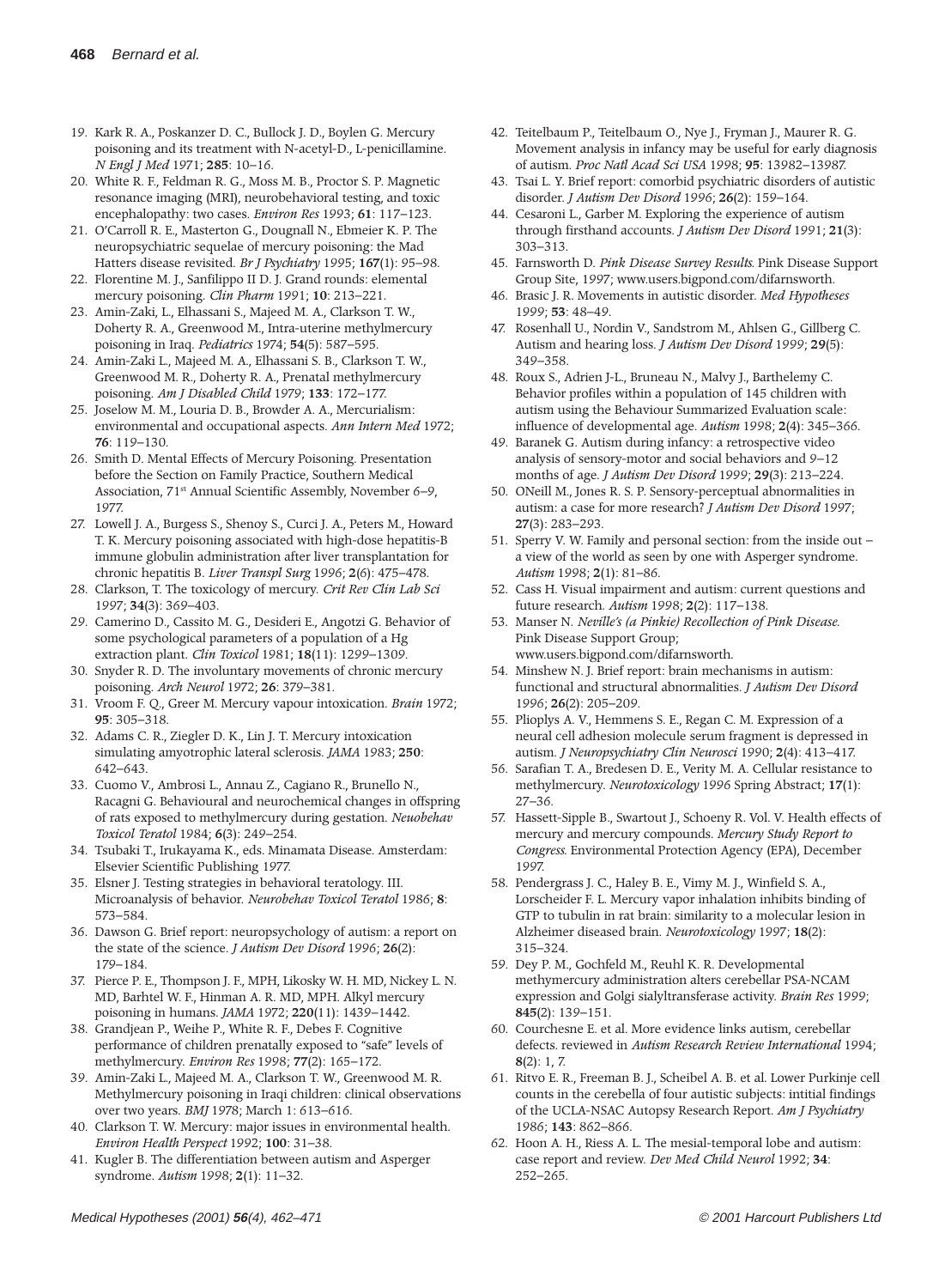- 63. Piven J., Berthier M., Starkstein S., Nehme E., Pearlson G., Folstein S. Magnetic resonance imaging evidence for a defect of cerebral cortical development in autism. *Am J Psychiatry* 1990; **147**(6): 734–739.
- 64. Abell F., Krams M., Ashburner J. et al. The neuroanatomy of autism: a voxel-based whole brain analysis of structural scans. *Neuroreport* 1999; **10**(8): 1647–1651.
- <span id="page-7-2"></span>65. Aylward E. H., Minshew N. J., Goldstein G. et al. MRI volumes of amygdala and hippocampus in non-mentally retarded autistic adolescents and adults. *Neurology* 1999; **53**(9): 2145–2150.
- 66. Otsuka H. Brain metabolites in the hippocampus-amygdala region and cerebellum in autism: an 1H-MR spectroscopy study. *Neuroradiology* 1999; July.
- 67. Sears L. L. An MRI study of the basal ganglia in autism. *Prog Neuropsychopharmacol Biol Psychiatry* 1999; May.
- 68. Hashimoto T., Tayama M., Murakawa K. et al. Development of the brainstem and cerebellum in autistic patients. *J Autism Dev Disord* 1995; **25**(1): 1–18.
- 69. McClelland R. J., Eyre D., Watson D., Calvert J. A neurophysiological study of autistic children. *Electroencephalogr Clin Neurophysiol* 1985; **61**: 16.
- <span id="page-7-0"></span>70. Davis L. E., Kornfeld M., Mooney H. S. et al. Methylmercury poisoning: long term clinical, radiological, toxicological, and pathological studies of an affected family. *Ann Neurol* 1994; **35**(6): 680–688.
- 71. Larkfors L., Oskarsson A., Sundberg J., Ebendal T. Methylmercury induced alterations in the nerve growth factor level in the developing brain. *Brain Res Dev Brain Res* 1991; **62**(2): 287–291.
- 72. Lorscheider F. L., Vimy M. J., Summers A. O. Mercury exposure from "silver" tooth fillings: emerging evidence questions a traditional dental paradigm. *FASEB J* 1995; **9**: 504–508.
- 73. Magos L., Brown A. W., Sparrow S., Bailey E., Snowden R. T., Skipp W. R. The comparative toxicology of ethyl-and methylmercury. *Arch Toxicol* 1985; **57**(4): 260–267.
- <span id="page-7-1"></span>74. Rolls E. T. Memory systems in the brain. *Ann Rev Psychol* 2000; **51**: 599–630.
- <span id="page-7-3"></span>75. Bachevalier J. Medial temporal lobe structures: a review of clinical and experimental findings. *Neuropsychologia* 1994; **32**: 627–648.
- <span id="page-7-4"></span>76. Chugani D. C., Muzik O., Behen M. et al. Developmental changes in brain serotonin synthesis capacity in autistic and nonautistic children. *Ann Neurol* 1999; 45.
- 77. Cook E. H. Autism: review of neurochemical investigation. *Synapse* 1990; **6**: 292–308.
- 78. OKusky J. R., Boyes B. E., McGeer E. G. Methylmercury-induced movement and postural disorders in developing rat: regional analysis of brain catecholamines and indoleamines. *Brain Res* 1988; **439**(1–2): 138–146.
- 79. Nishio H., Nezasa K., Hirano J., Nakata Y. Effects of thimerosal, an organic sulfhydryl modifying agent, on serotonin transport activity into rabbit blood platelets. *Neurochem Int* 1996; **29**(4): 391–396.
- 80. McKay S. J., Reynolds J. N., Racz W. J. Effects of mercury compounds on the spontaneous and potassium-evoked release of [3H]dopamine from mouse striatal slices. *Can J Physiol Pharmacol* 1986; **64**(12): 1507–1514.
- 81. Hrdina P. D., Peters D. A., Singhal R. L. Effects of chronic exposure to cadmium, lead and mercury of brain biogenic amines in the rat. *Research Communications in Chemistry, Pathology and Pharmacology* 1976; **15**(3): 483–493.
- 82. Moreno H., Borjas L., Arrieta A. et al. Clinical heterogeneity of the autistic syndrome: a study of 60 families (Spanish). *Invest Clin* 1992; **33**(1): 13–31.
- 83. Perry E., Lee M., Court J., Perry R. *Cholinergic Activities in Autism: Nicotinic and Muscarinic Receptor Abnormalities in the Cerebral Cortex*. Presentation to Cure Autism Now, 2000.
- <span id="page-7-9"></span><span id="page-7-5"></span>84. Lewine magnetoenchalography in children with an autistic epileptiform regression. *J Pediatrics* 1999; 405–418.
- <span id="page-7-6"></span>85. Nass R., Gross A., Devinsky O. Autism and autistic epileptiform regression with occipital spikes. *Dev Med Child Neurol* 1998; **40**(7): 453–8.
- <span id="page-7-7"></span>86. Brenner R. P., Snyder R. D. Late EEG finding and clinical status after organic mercury poisoning. *Arch Neurol* 1980; **37**(5): 282–284.
- 87. Piikivi L., Tolonen U. EEG findings in chlor-alkali workers subject to low long term exposure to mercury vapor. *Br J Ind Med* 1989; **46**(6): 370–375.
- <span id="page-7-19"></span>88. Rohyans J., Walson P. D., Wood G. A., MacDonald W. A. Mercury toxicity following merthiolate ear irrigations. *J Pediatr* 1984: 311–313.
- <span id="page-7-8"></span>89. Szasz A., Barna B., Szupera Z. et al. Chronic low-dose maternal exposure to methylmercury enhances epileptogenicity in developing rats. *Int J Devl Neurosci* 1999; **17**(7): 733–742.
- <span id="page-7-10"></span>90. Scheyer R. D. Involvement of glutamate in human epileptic activities. *Prog Brain Res* 1998; **116**: 359–369.
- <span id="page-7-13"></span><span id="page-7-11"></span>91. OReilly B. A., Waring R. Enzyme and sulfur oxidation deficiencies in autistic children with known food/chemical intolerances. *Journal of Orthomolecular Medicine* 1993; **4**: 198–200.
- 92. Alberti A., Pirrone P., Elia M., Waring R. H., Romano C. Sulphation deficit in "low-functioning" autistic children: a pilot study. *Biol Psychiatry* 1999; **46**(3): 420–424.
- <span id="page-7-12"></span>93. Markovich D., Knight D., Renal Na-Si cotransporter NaSi-1 is inhibited by heavy metals. *American Journal of Renal Physiology* 1998; **274**(2): 283–289.
- <span id="page-7-14"></span>94. Golse B., Debray-Ritzen P., Durosay P., Puget K., Michelson A. M. Alterations in two enzymes: superoxide dismutase and glutathion peroxidase in developmental infantile psychosis. *Rev Neurol* (Paris) 1978; **134**(11): 699–705.
- 95. Edelson S. B., Cantor D. S. Autism: xenobiotic influences. *Toxicol Ind Health* 1998; **14**(4): 553–563.
- 96. Fuchs J., Packer L., Zimmer G. Lipoic Acid in Health and Disease. Marcel Dekker, 1997.
- <span id="page-7-15"></span>97. Williams M. V., Winters T., Waddell K. S. *In vivo* effects of Mercury (II) on deoxyuridine triphosphate nucleotidohydrolase, DNA polymerase (α,β), uracil-DNA glycosylase activities in cultured human cells: relationship to DNA damage, DNA repair, and cytotoxicity. *Mol Pharmacol* 1987; **31**(2): 200–207.
- <span id="page-7-16"></span>98. Aukrust P. et al. Decreased levels of total and reduced glutathione in CD4+ lymphocytes in common variable immunodeficiency are associated with activation of the tumor necrosis factor system: possible immunopathogenic role of oxidative stress. *Blood* 1995; **86**(4): 1383–1391.
- <span id="page-7-18"></span><span id="page-7-17"></span>99. Jaffe J. S. et al. Functional abnormalities of CD8+ t cells define a unique subset of patients with common variable immunodeficiency. *Blood* 1993; **82**(1): 192–201.
- 100. Shenker B. J., Guo T. L., Shapiro I. M. Low-level methylmercury exposure causes human T-cells to undergo apoptosis: evidence of mitochondrial dysfunction. *Environ Res* 1998; Section A **77**(2): 149–159.
- 101. Page T., Yu A., Fontanesi J., Nyhan W. L. Developmental disorder associated with increased cellular nucleotidase activity. *Proc Natl Acad Sci USA* 1997; **94**: 11601–11606.
- 102. Page T., Coleman M. Purine metabolism abnormalities in a hyperuricosuric subclass of autism. *Biochim Biophys Acta* 2000; **1500**(3): 291–296.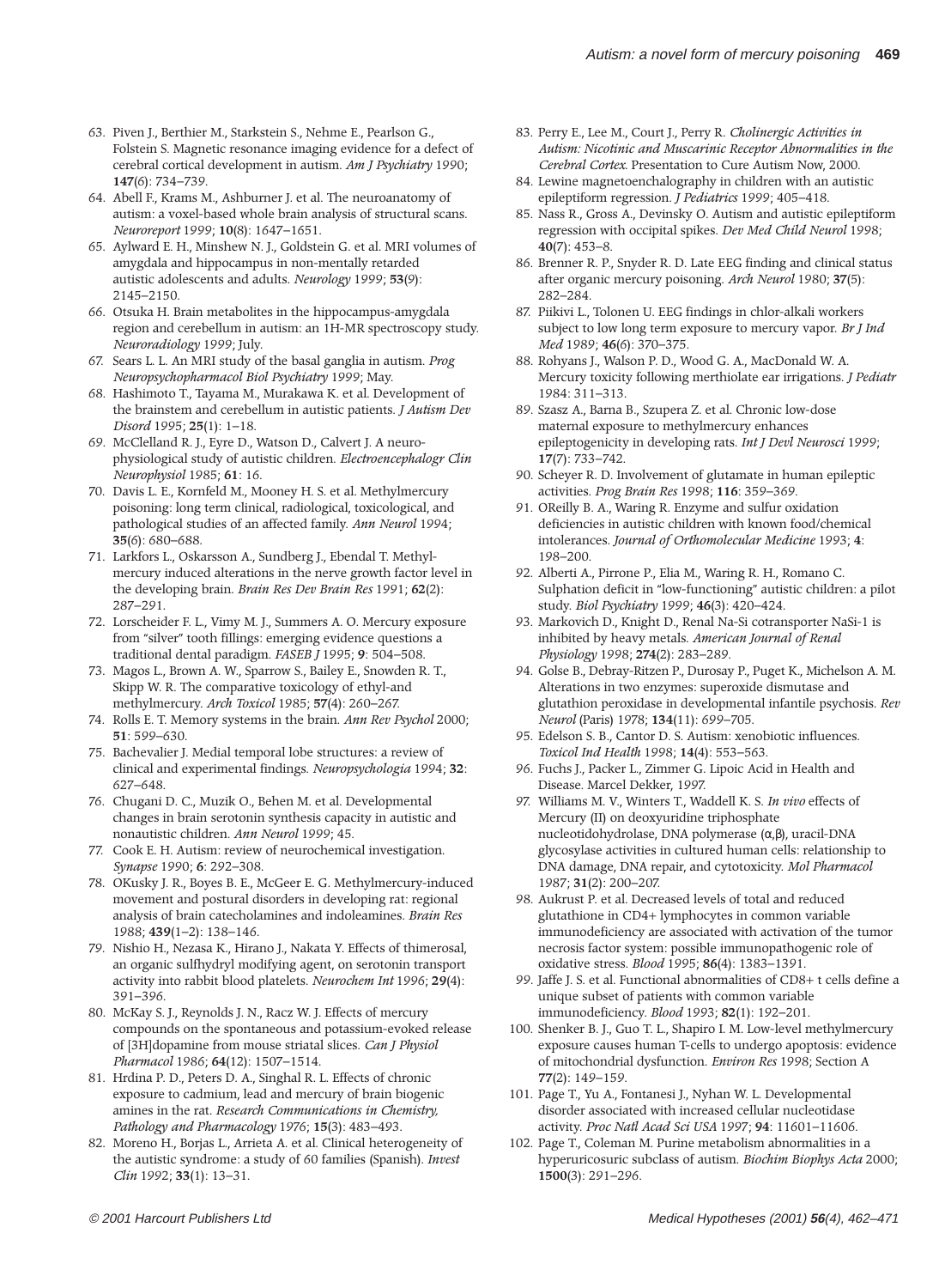- <span id="page-8-0"></span>103. Plioplys A. *Autism: Biomedical Perspectives*. Presentation for the Autism Society of America meeting, July 1989.
- 104. Connolly A. M. et al. Serum autoantibodies to brain in Landau-Kleffner variant, autism, and other neurologic disorders. *J Pediatr* 1999; **134**(5): 607–613.
- 105. Singh V., Warren R., Odell J., Warren W., Cole P. Antibodies to myelin basic protein in children with autistic behavior. *Brain Behav Immun* 1993; **7**(1): 97–103.
- <span id="page-8-10"></span>106. Comi A. M., Zimmerman A. et al. Familial clustering of autoimmune disorders and evaluation of medical risk factors in autism. *J Child Neurol* 1999; **14**: 388–394.
- 107. Whiteley P., Rogers J., Shattock P. Clinical features associated with autism: observations of symptoms outside the diagnostic boundaries of autistic spectrum disorders. *Autism* 1998; **2**(4): 415–422.
- 108. Warren R. P., Margaretten N. C., Pace N. C., Foster A. Immune abnormalities in patients with autism. *J Autism Dev Disord* 1986; **16**(2): 189–197.
- 109. Zimmerman A., Frye V. H., Potter N. T. Immunological aspects of autism. *International Journal of Pediatrics* 1993; **8**: 199–204.
- 110. Weitzman A., Weisman R., Szekely G. A., Wijsenbeek H., Livni E. Abnormal immune response to brain tissue antigen in the syndrome of autism. *Am J Psychiatry* 1982; **139**(11): 1462–1465.
- <span id="page-8-1"></span>111. Nielsen J. B., Hultman P. Experimental studies on genetically determined susceptibility to mercury-induced autoimmune response. *Ren Fail* 1999; **21**(3&4): 343–348.
- 112. Hu H., Abedi-Valugerdi M., Moller G. Pretreatment of lymphocytes with mercury *in vitro* induces a response in T cells from genetically determined low-responders and a shift of the interleukin profile. *Immunology* 1997; **90**: 198–204.
- <span id="page-8-9"></span><span id="page-8-2"></span>113. Al-Balaghi S., Möller E., Möller G., Abedi-Valugerdi M. Mercury induces polyclonal B cell activation, autoantibody production and renal immune complex deposits in young (NZB × NZW) F1 hybrids. *Eur J Immunol* 1996; **26**(7): 1519–1526.
- <span id="page-8-3"></span>114. Warren R. P., Margaretten N. C., Foster A., Reduced natural killer cell activity in autism. *J Am Acad Child Adolesc Psychiatry* 1987; **26**(3): 333–335.
- 115. Gupta S., Aggarwal S., Heads C., Brief report: dysregulated immune system in children with autism: beneficial effects of intravenous immune globulin on autistic characteristics, *J Autism Dev Disord* 1996; **26**(4): 439–452.
- 116. Messahel S., Pheasant A. E., Pall H., Ahmed-Choudhury J., Sungum-Paliwal R. S., Vostanis P. Urinary levels of neopterin and biopterin in autism. *Neurosci Lett* 1998; **241**(1): 17–20.
- <span id="page-8-4"></span>117. Johansson U., Hansson-Georgiadis H., Hultman P. The genotype determines the B cell response in mercury-treated mice. *Int Arch Allergy Immunol* 1998; **116**(4): 295–305.
- 118. Bagenstose L. M., Salgame P., Monestier M. Murine mercuryinduced autoimmunity: a model of chemically related autoimmunity in humans. *Immunol Res* 1999; **20**(1): 67–78.
- <span id="page-8-5"></span>119. Hu H., Moller G., Abedi-Valugerdi M. Mechanism of mercuryinduced autoimmunity: both T helper 1- and T helper 2-type responses are involved. *Immunology* 1999; **96**(3): 348–357.
- 120. Ilback N. G. Effects of methyl mercury exposure on spleen and blood natural-killer (NK) cell-activity in the mouse. *Toxicology* 1991; **67**(1): 117–124.
- 121. Mattsson J. R., Miller E., Alligood J. P., Koering J. E., Levin S. G. Early effects of methylmercury on the visual evoked response of the dog. *Neurotoxicology* 1981; **2**(3): 499–514.
- 122. Redwood, L. *Chelation case histories*. Http://tlredwood.home.mindspring.com/case\_studies.htm.
- 123. Kanner L. Autistic disturbances of affective contact. *The Nervous Child* 1942–1943; **2**(3): 217–250.
- <span id="page-8-6"></span>124. Gilberg C., Wing L. Autism: not an extremely rare disorder. *Acta Psychiatr Scand* 1999; **99**(6): 399–406.
- <span id="page-8-7"></span>125. Bristol M., Cohen D., Costello E. et al. State of the science in autism: report to the National Institutes of Health. *J Autism Dev Disord* 1996; **26**(2): 121–157.
- <span id="page-8-8"></span>126. *Prevalence of Autism in Brick Township, New Jersey, 1998: Community Report*. Centers for Disease Control and Prevention, April 2000; www.cdc.gov/nceh/cddh/dd/rpttoc.
- <span id="page-8-11"></span>127. Sager, P. R., Aschner, M., Rodier, P. M. Persistent differential alteration in developing cerebellar cortex of male and female mice after methylmercury exposure. *Dev Brain Res* 1984; **12**:  $1 - 11$ .
- 128. Rossi A. D., Ahlbom E., Ogren S. O., Nicotera P., Ceccatelli S. Prenatal exposure to methylmercury alters locomotor activity of male but not female rats. *Exp Brain Res* 1997; **117**(3): 428–436.
- <span id="page-8-12"></span>129. Uproar over a little-known preservative, thimerosal, jostles U. S. hepatitis B vaccination policy. *Hepatitis Control Report* 1999 Summer; **4**(2).
- 130. Capps L., Kehres J., Sigman M. Conversational abilities among children with autism and children with developmental delays. *Autism* 1998; **2**(4): 325–44.
- 131. Tonge B. J., Brereton A. V., Gray K. M., Einfeld S. L. Behavioural and emotional disturbance in high-functioning autism and Aspergers syndrome. *Autism* 1999; **3**(2): 117–130.
- 132. Ross W. Donald, Gechman A., Sholiton M., Paul H. Alertness to neuropsychiatric manifestations. *Compr Psychiatry* 1977; **18**(6): 595–598.
- 133. Howlin P. Outcome in adult life for more able individuals with autism or Asperger syndrome. *Autism* 2000; **4**(1): 63–84.
- 134. Klin A., Sparrow S. S., de Bilt A. et al. A normed study of face recognition in autism and related disorders. *J Aut Dev Disorders* 1999; **29**(6): 499–508.
- 135. DeLong G. R. Autism: new data suggest a new hypothesis. *Neurology* 1999; **52**(5): 911–916.
- 136. Bernabei P., Camaioni L., Levi G. An evaluation of early development in children with autism and pervasive developmental disorders from home movies: preliminary findings. *Autism* 1998; **2**(3): 243–258.
- 137. Baron-Cohen S., Allen J., Gillberg C. Can autism be detected at 18 months: the needle, the haystack, and the CHAT. *Br J Psychiatry* 1992; **161**: 839–843.
- 138. Eisenmayer R. et al. Delayed language onset as a predictor of clinical symptoms in pervasive developmental disorders. *J Autism Dev Disord* 1998; **28**(6): 527–533.
- 139. Prizant B. M. Brief report: communication, language, social, and emotional development. *J Autism Dev Disord* 1996; **26**(2): 173–178.
- 140. Grandin T. The learning style of people with autism: an autobiography. *Teaching Children with Autism*. Kathleen Ann Quill, ed., 1995: 33–52.
- 141. Hua M. S., Huang C. C., Yang Y. J. Chronic elemental mercury intoxication: neuropsychological follow up case study. *Brain Inj* 1996; **10**(5): 377–384.
- 142. Yeates K. O., Mortensen M. E. Acute and chronic neuropsychological consequences of mercury vapor poisoning in two early adolescents. *J Clin Exp Neuropsychol* 1994; **16**(2): 209–222.
- 143. Aronow R., Fleischmann L. Mercury poisoning in children. *Clin Pediatr* 1976; **15**(10): 936–945.
- 144. Watzl B., Abrahamse S. L., Treptow-van Lishaut S. et al. Enhancement of ovalbumin-induced antibody production and mucosal mast cell response by mercury. *Food Chem Toxicol* 1999; **37**(6): 627–637.